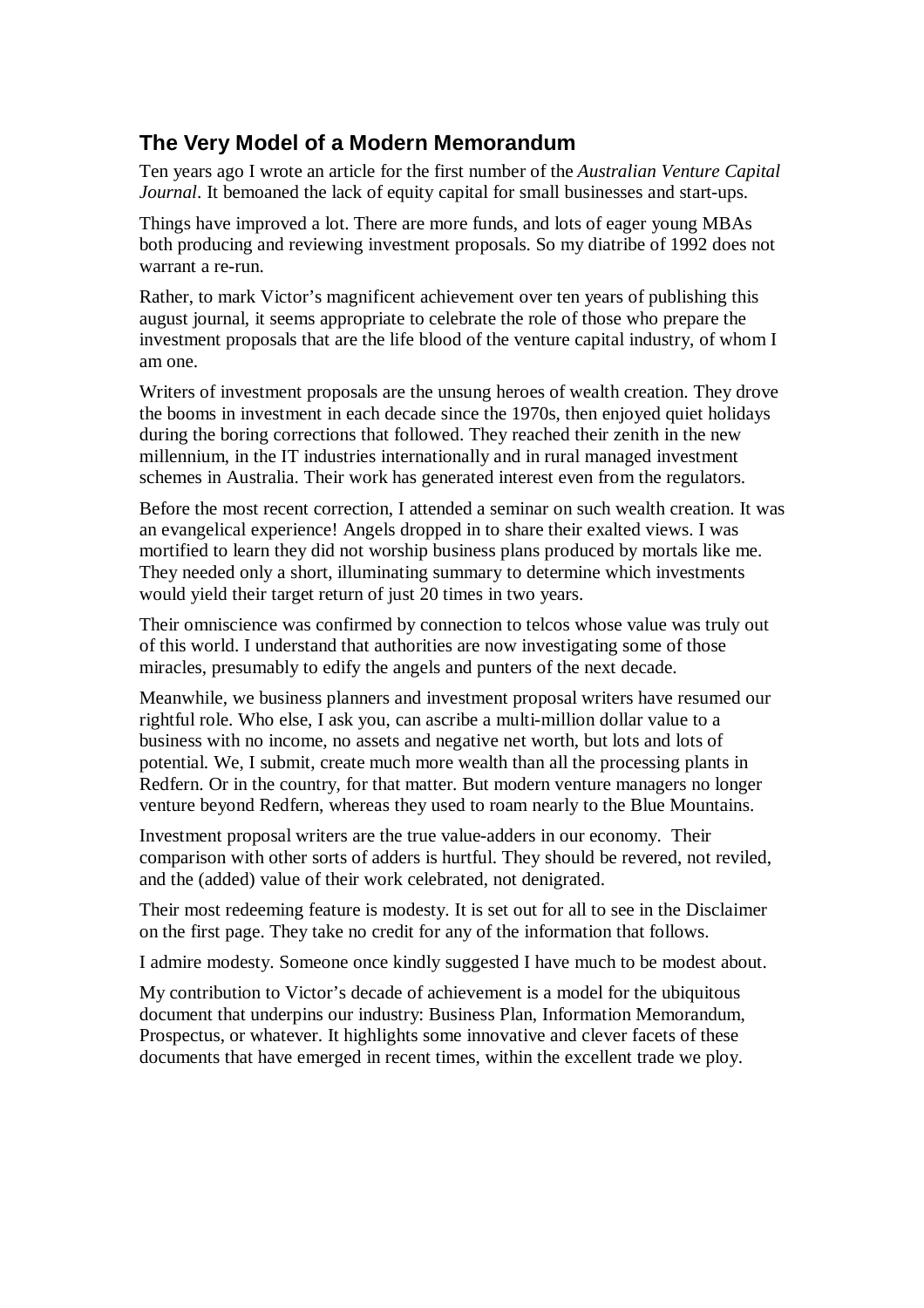# **Information Memorandum for Rock Plants Limited**

#### *Disclaimer*

The owners, shareholders, employees, lawyers, accountants, auditors, relations and hangers-on of Rock Plants Limited (RPL or the Company) totally deny any responsibility for the information in this document. We just made it up.

By opening the envelope containing this publication, you undertake to keep confidential all the information herein, and any other scuttlebutt not in the public domain, and to indemnify all of us from any resulting suit, loss of income, or hair.

This document is not an offer of securities, even though we would really like you to buy some. They are a hell of a good investment, if just a tad speculative.

This is an excluded offer under Section 708 of the Corporations Law because it is distributed with the 10<sup>th</sup> anniversary edition of the *Australian Venture Capital Journal*. Everyone knows that all Victor's readers are not only professional and sophisticated, with lots of money, but also kind and generous. You just could not find nicer people to be on your Board.

#### *Disclosure*

The kindly folk who put this document together are entitled to some humungous fees. An initial fee of \$100,000 is payable, despite the fact that all the work was done by Gordon Pender and Company in preparing the Business Plan, for little reward. The fee is capitalised in the forecast as non-Intellectual Property. A complex web of success and trailing fees amounts to about 10% of the capital to be raised. It is excluded from the projections so as not to diminish the underlying profitability of the business, on which the extravagant valuation is based.

## *Purpose*

The purpose of the plan is to:

- Attract equity capital of \$5 million for just 5% of the shares of the company
- Secure a bank loan of \$2 million, secured by a first charge over the intangible asset
- Initiate a feeding frenzy among state and local government authorities to supply soft loans and grants in order to locate the business in their area
- Facilitate a loan of \$10 million from the federal government's Elaborate Support for Trade and Industry Concessional Loans (ELASTIC Loans) program
- and make lots of money for the promoters.

## *Rock Plant Technology*

The *Rock Plant*™ is a fabulous innovation by Australian biotechnologists involving genetic modification of eggplants. The trendy gourmet vegetable *aubergine* has been modified by inserting DNA from a compatible rock into the egg that is the progenitor of the plant. The resulting *Rock Plant*™ is itself a gourmet delicacy, but has more body and significantly longer shelf life than the humble eggplant it resembles in appearance. It has many other exciting uses, and can be produced at much lower cost.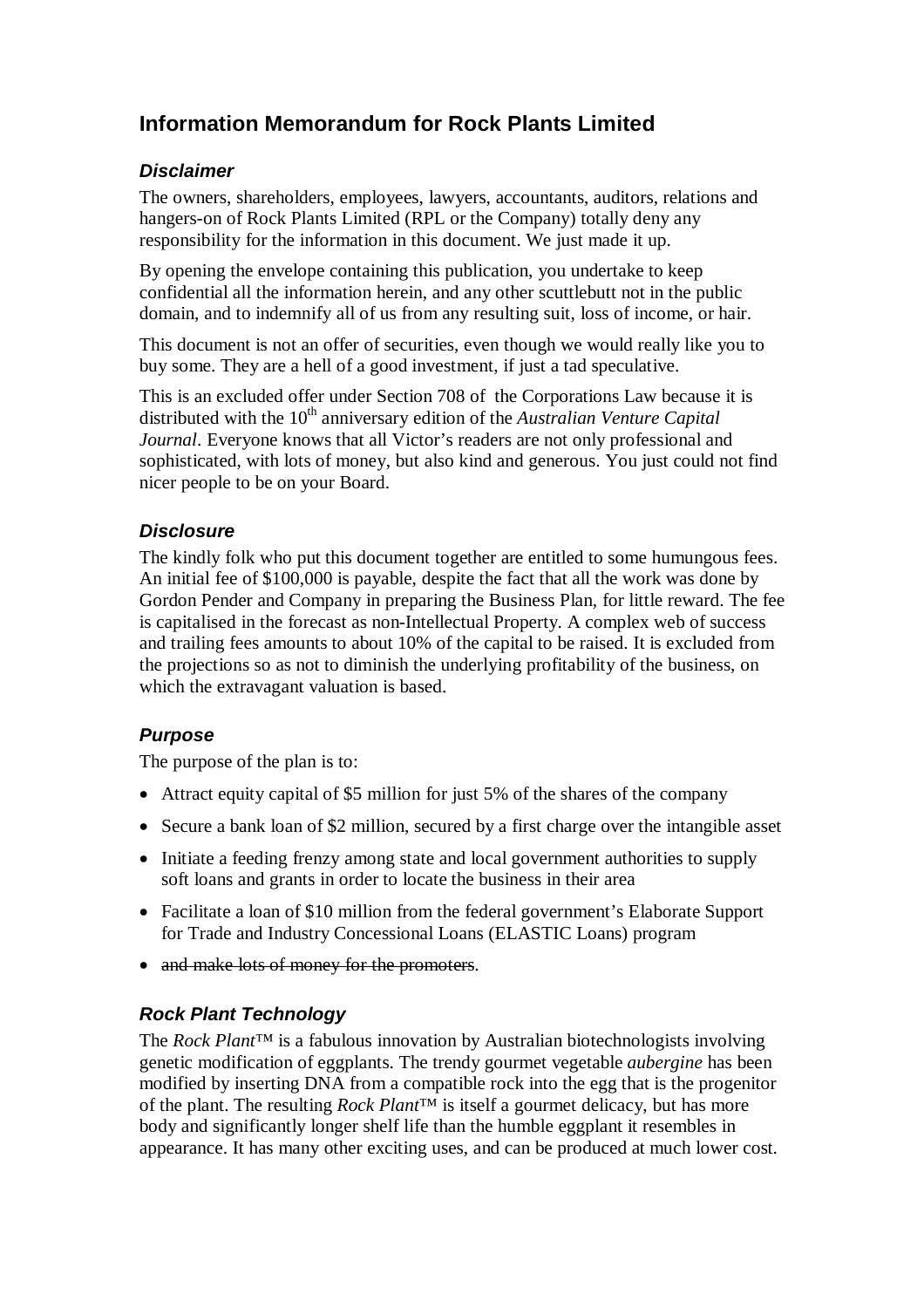#### *Products*

Research by a leading Australian university (refer Disclaimer) has demonstrated that the *Rock Plant*™ has unique nutriceutical properties. It has the potential both to cure cancer and enhance sexual performance (if we can just change the colour).

The *Rock Plant*™ can also be used to produce conventional rock cakes and, in an exciting new development, *Rock'n'rolls* ™ (patent pending), that are set to replace hamburgers as the preferred fast food of the health-unconscious majority.

Now we have developed *Plastirock* – a new material for immobilising intractable waste. *Plastirock* will bind corrosive and poisonous wastes so that they can be "safely" dumped somewhere in central Australia. It has an expected half-life significantly greater than that of the scientists and politicians promoting its use.

#### *Marketing*

The company's marketing plan for its products is elegant and simple.

- Negotiations are "approaching completion" with major supermarket chains to sell fresh Rock Plants using the catchy promotion, "Eat this, or you'll die".
- Rock Cakes are poised to become a major international fast food phenomenon. Market penetration will begin in Australia. As production costs decrease with economies of scale (see innovative spreadsheet attached), export markets will be developed, first in Asia and then in America and Europe.
- The potential market for *Plastirock* is enormous. It is as big as a black hole a phrase also used to describe the likely cost of its development. It will enhance synergy and reduce inherent risks, being an industrial market negatively correlated with the prime target retail and wholesale markets. [Who writes this stuff?]

# *The Driving Force*

The Rock Cake Company is the brainchild of Fred Gecko – a distinguished Australian farmer and businessman. Fred was a winner of the Bond Medallion for Entrepreneurs. His elder brother, Gordon, was a Wall Street legend in the 1980s. Fred has an international reputation for developing businesses that add value to Australian primary production. Most notable was his effort to transform wallabies, prematurely turned off (as they say) on the roads of Wallaby Island, into the international gourmet success story, *Sundried Wallaby*.

#### *Valuation*

The present value of the business has been conservatively estimated using the "sum of discounted future cash flows" methodology imprinted on the brain of every business school graduate, and now widely adopted by the firms that employ them.

To the conservative estimate of NPBTDA for year 55 has been applied an earnings multiple of 103.764. That figure was carefully calculated from a selection of those in our super-comprehensive data base of NASDAQ multiples for (the very few) companies (that had any earnings) during a period of similar development during the year 2000 (most of whom are now history). Trust us.